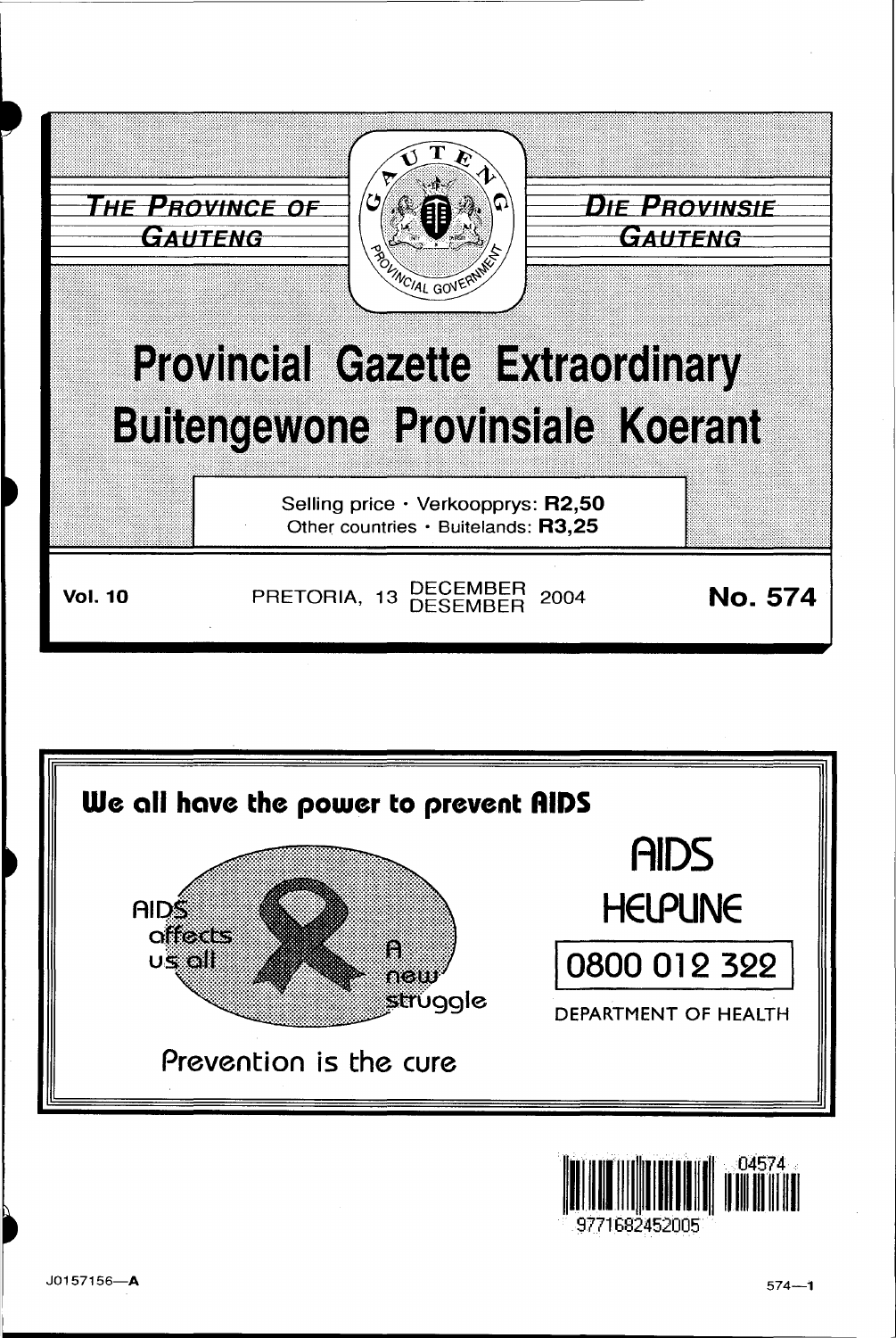| <b>CONTENTS • INHOUD</b> |                                                                                                                 |            |                |
|--------------------------|-----------------------------------------------------------------------------------------------------------------|------------|----------------|
| No.                      |                                                                                                                 | Page<br>Nο | Gazette<br>No. |
|                          | <b>LOCAL AUTHORITY NOTICES</b>                                                                                  |            |                |
| 2874                     | Town-planning and Townships Ordinance (15/1986): City of Johannesburg Metropolitan Municipality: Declaration as |            | 574            |
|                          |                                                                                                                 | 8          | 574            |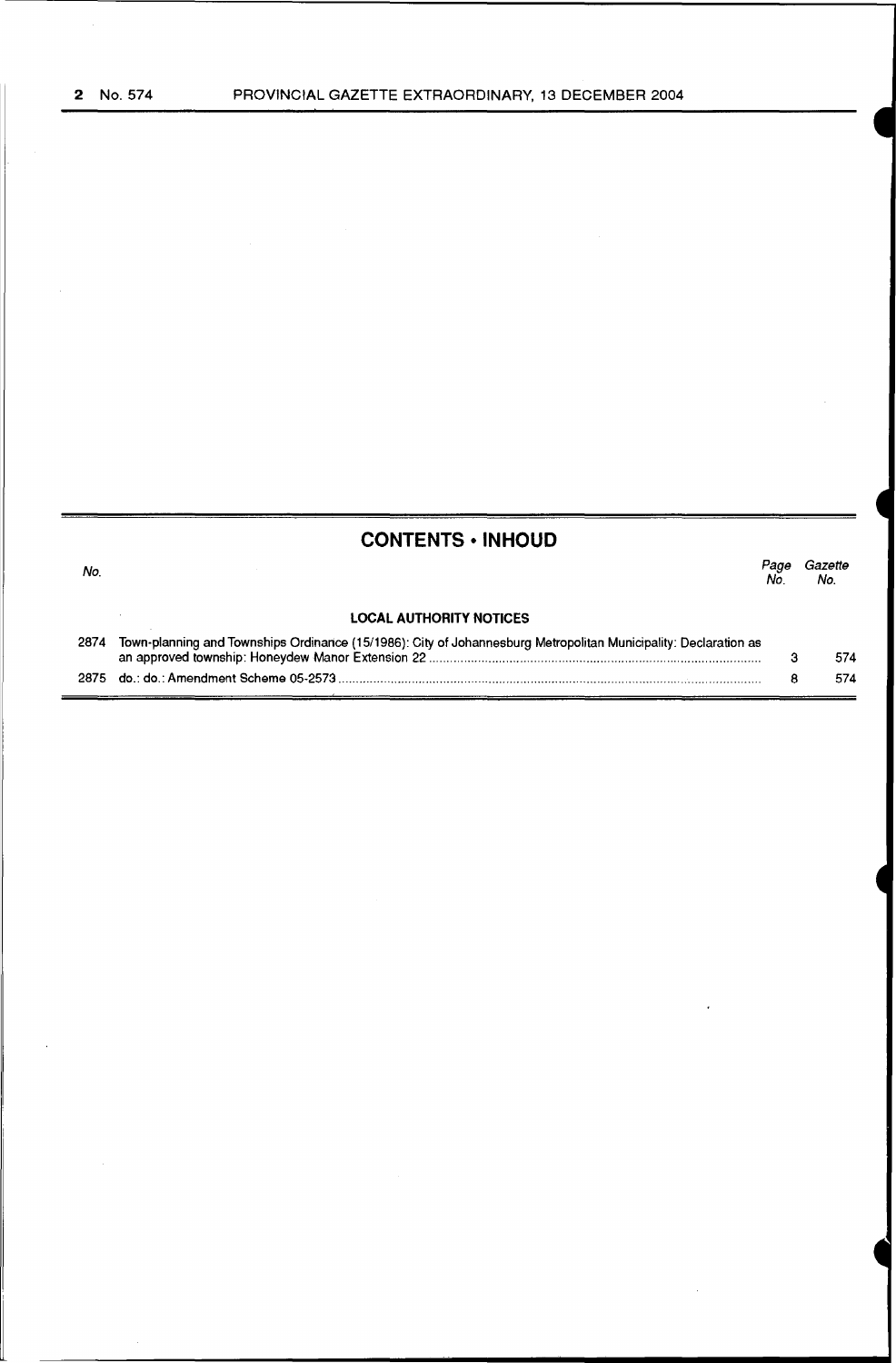# LOCAL AUTHORITY NOTICES

## LOCAL AUTHORITY NOTICE 2874

### DECLARATION AS AN APPROVED TOWNSHIP

In terms of section 103 of the Town Planning and Townships Ordinance, 1986 (Ordinance 15 of 1986), the City of Johannesburg Metropolitan Municipality declares Honeydew Manor Extension 22 to be an approved township subject to the conditions set out in the Schedule hereto.

#### **SCHEDULE**

STATEMENT OF THE CONDITIONS UNDER WHICH THE APPLICATION MADE BY EAGLE CANYON GOLF ESTATE (PTY) LTD (HEREINAFTER REFERRED TO AS THE APPLICANT/ TOWNSHIP OWNER) UNDER THE PROVISIONS OF CHAPTER Ill OF THE TOWN PLANNING AND TOWNSHIPS ORDINANCE, 1986 (ORDINANCE 15 OF 1986), FOR PERMISSION TO ESTABLISH A TOWNSHIP ON PORTION 583 OF THE FARM WILGESPRUIT 190 IQ HAS BEEN GRANTED

## 1. CONDITIONS OF ESTABLISHMENT

### (1) Name

The name of the township shall be Honeydew Manor Extension 22.

## (2) Design

The township shall consist of erven as indicated on General Plan S.G. No. 3235/2004.

#### (3) Provision and installation of services

The township owner shall make the necessary arrangements with the local authority for the provision and installation of water, electricity and sanitation as well as the construction of roads and stormwater drainage in the township.

## (4) Access

Access to or egress from the township shall only be permitted via Honeydew Manor Extension 5, to the satisfaction of the local authority.

#### (5) Demolition of buildings and structures

The township owner shall at his own cost cause all existing buildings and structures situated within the building line reserves, side spaces or over common boundaries to be demolished to the satisfaction of the local authority when required by the local authority to do so.

#### (6) Disposal of existing Conditions of Title

All erven shall be made subject to existing conditions and servitudes, if any, but excluding the following conditions which do not affect the township due to the location thereof:

- B. The former Portion 122 (a Portion of PORTION 9) of the farm Wifgespruit 190, Registration Division IQ, Province of Gauteng indicated by the figure ABCabB'C'D'A on annexed diagram S. G. No. 323412004 and of which this property forms a portion is subject to:
	- (i) The said property is subject to a servitude or right of way 7, 87 metres wide in favour of the General Public as marked on Diagram S. G. No. 431312003 by the figure m"Pnn" annexed to Deed of Transfer T 26236/1946 dated 30 August 1946, and as will more fully appear from Notarial Deed No. 580/1946S.
	- (ii) By virtue of Notarial Deed K2804/89S dated 5 July 1989 the Council of Roodepoort is entitled to a perpetual servitude for sewerage purposes over a portion measuring 132 square metres indicated by the figure v"w"x"u" on annexed Diagram S.G. No. 431312003 over the abovementioned property, as will more fully appear from Notarial Deed.
- C. The former Portion 127 (a Portion of Portion 9) of the farm Wilgespruit 190, Registration Division IQ, Province of Gauteng indicated by the figure cdSTUVWXYc on the annexed diagram S.G. No. 323412004 is subject to:

The abovementioned property herein transferred is subject to a Servitude of Right of Way 7, 87 metres wide along the line NP as shown on the annexed diagram S.G. No. 4313/2003 as will appear from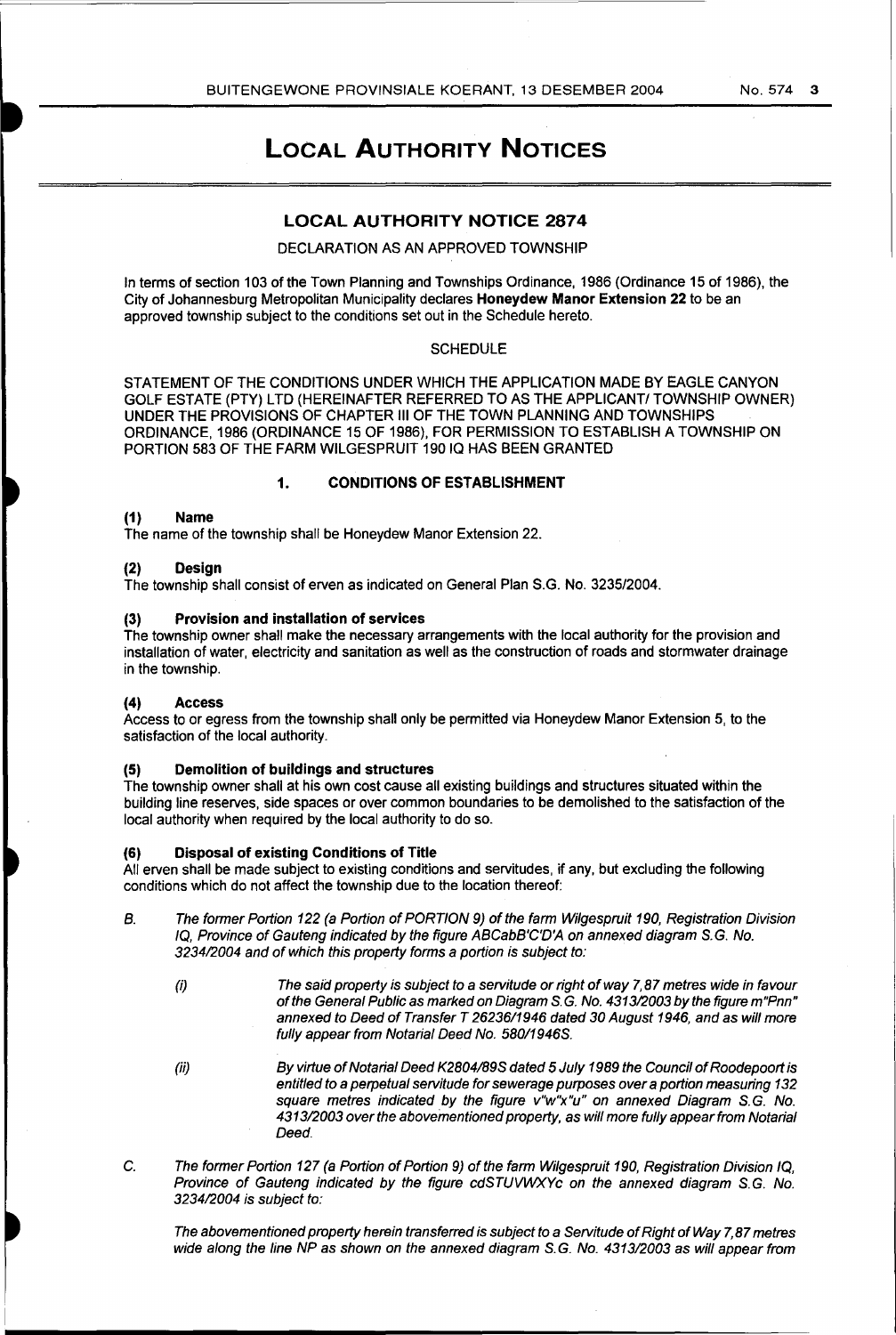Notarial Deed No. 52011944S in favour of the General Public.

D. The former Remaining Extent of the farm Wilgespruit 190, Registration Division IQ, Province of Gauteng measuring 175,9748 (ONE SEVEN FIVE COMMA NINE SEVEN FOUR EIGHT) hectares is subject to:

By virtue of Notarial Deed K 5228/03 S, dated 26 of July 2003 the said property is subject to a servitude for electrical transformer purposes and for the conveying of electricity in favour of the City of Johannesburg Metropolitan Municipality, servitude indicated by the figures:

- (i) ABCDE on annexed diagram S.G. No. 4314/2003, servitude area in extent 952 $m^2$ ;
- (ii) ABCDEFGH on annexed diagram S.G No. 4315/2003, servitude area in extent 494 $m^2$ ;
- (iii) ABCD on annexed diagram S.G. No. 4316/2003, servitude area in extent 747 $m^2$ ;
- (iv) ABCD on annexed diagram S.G. No. 4317/2003, servitude area in extent 20m<sup>2</sup>;
- (v) ABCD on annexed diagram S.G. No. 4318/2003, servitude area in extent  $18m^2$ ;

as will more fully appear from the said Notarial Deed.

*E.* The former Remaining Extent of the farm Wilgespruit 190, Registration Division IQ, Province of Gauteng measuring 131,8119 (ONE THREE ONE COMMA EIGHT ONE ONE NINE) hectares is subject to:

By virtue of Notarial Deed K 3556/2004 S, dated 1 April 2004, the withinmentioned property is subject to a perpetual Servitude for electrical transformer purposes and conveying of electricity in favour of the City of Johannesburg Metropolitan Municipality, a Servitude indicated by the figure ABCD on annexed diagram S.G. No. 10397/2003 as will more fully appear from the said Notarial Deed.

## (7) Restriction on the transfer of erven

Erven 748 and 749 shall only be transferred to Eagle Canyon Golf Estate Home Owners Association which Association shall have full responsibility for the functioning and proper maintenance of the said erven and the essential services in or on the said erven, to the satisfaction of the local authority.

#### (8) Notarial Tie of erven

Erf 748 shall prior to the transfer of any erf in the township, be notarially tied with all the access control erven and access erven in Honeydew Manor Extensions 5, 7, 8, 9 and 10, to the satisfaction of the local authority, after proclamation of the mentioned townships.

(9) Obligations with regard to services and restriction regarding the alienation of erven

The township owner shall withih such period as the local authority may determine, fulfil his obligations in respect of the provision of water, electricity and sanitary services as well as the construction of roads and stormwater drainage and the installation of systems therefor, as previously agreed upon between the township owner and the local authority. Erven may not be alienated or be transferred into the name of a purchaser prior to the local authority certifying that sufficient guarantees/cash contributions in respect of the supply of services by the township owner have been submitted or paid to the said local authority.

## 2. CONDITIONS OF TITLE

The erven mentioned hereunder shall be subject to the conditions as indicated, imposed by the local authority in terms of the provisions of the Town Planning and Townships Ordinance, 1986.

## (1) All erven (except Erf 748)

(a) Each erf is subject to a servitude, 2 m wide, in favour of the local authority, for sewerage and other municipal purposes, along any two boundaries other than a street boundary and in the case of a panhandle erf, an additional servitude for municipal purposes 2 m wide across the access portion of the erf, if and when required by the local authority: Provided that the local authority may dispense with any such servitude.

(b) No building or other structure shall be erected within the aforesaid servitude area and no large rooted trees shall be planted within the area of such servitude or within 2 m thereof.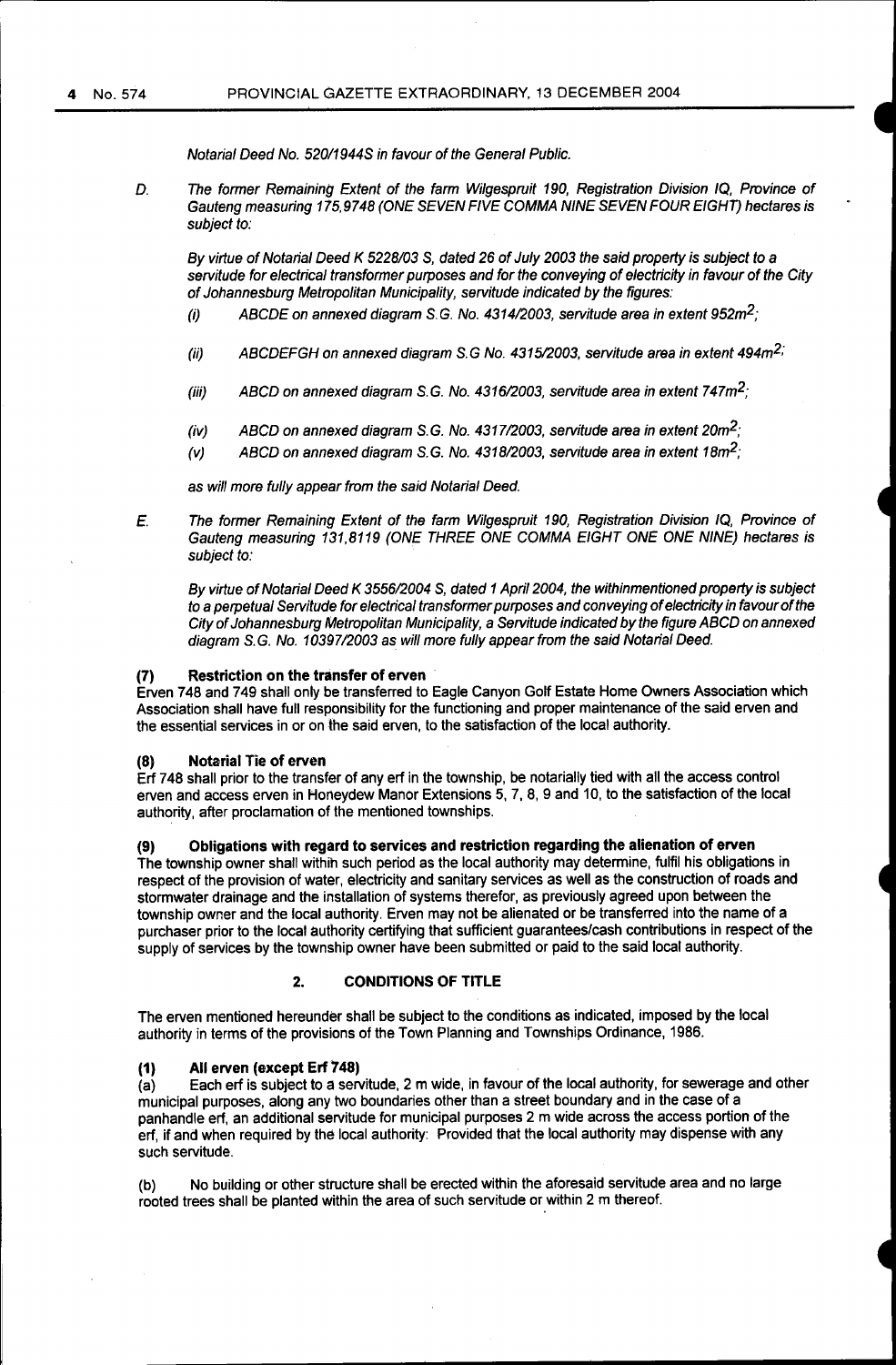(c) The local authority shall be entitled to deposit temporarily on the land adjoining the aforesaid servitude such material as may be excavated by it during the process of construction, maintenance or removal of such sewerage mains and other works as it, in its discretion may deem necessary and shall further be entitled to reasonable access to the said land for the aforesaid purpose subject to any damage done during the process of the construction, maintenance or removal of such sewerage mains and other works being made good by the local authority.

## **(2) Erf 732**

The erf is subject to a 4m wide stormwater servitude in favour of the local authority as indicated on the General Plan.

## (3) **Erven 737 and 738**

The erven are each subject to a 3m X 3m electrical mini-substation servitude in favour of the local authority as indicated on the General Plan.

# **(4) Erven 748**

The entire erf as indicated on the General Plan is subject to a servitude for municipal purposes and a right of way in favour of the local authority.

(b) The erf may not be alienated or transferred into the name of any purchaser except Eagle Canyon Golf Estate Home Owners Association, without the written consent of the local authority first having been obtained.

#### **(5) Erf749**

The erf may not be alienated or transferred into the name of any purchaser except Eagle Canyon Golf Estate Home Owners Association, without the written consent of the local authority first having been obtained.

## **P. Moloi, City Manager**

(Notice No.1281/2004) November 2004

## **PLAASLIKE BESTUURSKENNISGEWING 2874**

## VERKLARING TOT 'N GOEDGEKEURDE DORP

Ingevolge artikel 103 van die Ordonnansie op Dorpsbeplanning en Dorpe, 1986 (Ordonnansie 15 van 1986), verklaar die Stad van Johannesburg Metropolitaanse Munisipalitiet hiermee die dorp **Honeydew Manor Uitbreiding 22** tot 'n goedgekeurde dorp onderworpe aan die voorwaardes uiteengesit in die bygaande Bylae.

#### BYLAE

VERKLARING VAN VOORWAARDES WAAROP DIE AANSOEK GEDOEN DEUR EAGLE CANYON GOLF ESTATE (EDMS) BPK (HIERNA DIE AANSOEKDOENER/ DORPSEIENAAR GENOEM) INGEVOLGE DIE BEPALINGS VAN HOOFSTUK Ill VAN DIE ORDONNANSIE OP DORPSBEPLANNING EN DORPE, 1986 (ORDONNANSIE 15 VAN 1986), OM TOESTEMMING OM 'N DORP TE STIG OP GEDEELTE 583 VAN DIE PLAAS WILGESPRUIT 190 IQ TOEGESTAAN IS

## **1. STIGTINGSVOORWAARDES**

#### **(1) Naam**

Die naam van die dorp is Honeydew Manor Uitbreiding 22.

#### **(2) Ontwerp**

Die dorp bestaan uit erwe soos aangedui op Algemene Plan LG Nr 3235/2004.

#### **(3) Voorsiening en installering van dienste**

Die dorpseienaar moet die nodige reëlings met die plaaslike bestuur tref vir die voorsiening en installering van water, elektrisitiet en sanitêre dienste asook die konstruksie van strate en stormwaterdreinering in die dorp. The contract of the contract of the contract of the contract of the contract of the contract of the contract of the contract of the contract of the contract of the contract of the contract of the contract of the con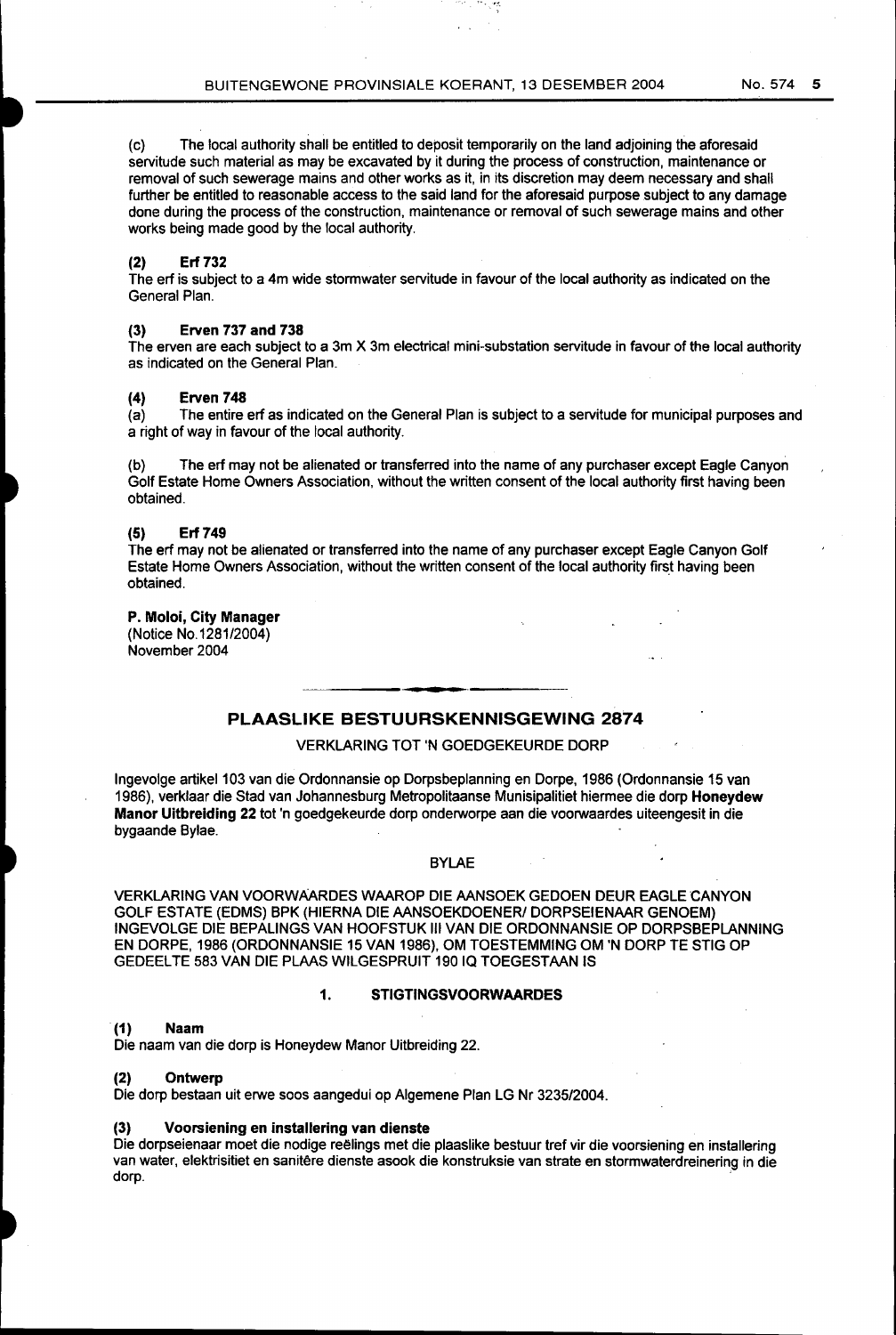## **(4) Toegang**

Toegang tot of uitgang vanuit die dorp sal slegs via Honeydew Manor Uitbreiding 5 toegelaat word, tot tevredenheid van die plaaslike bestuur.

### **(5) Sloping van geboue en strukture**

Die dorpseienaar moet op eie koste aile bestaande geboue en strukture wat binne boulynreserwes, kantruimtes of oor gemeenskaplike grense geleë is, laat sloop tot bevrediging van die plaaslike bestuur wanneer die plaaslike bestuur dit vereis.

#### **(6) Beskikking oor bestaande titelvoorwaardes**

Aile erwe moet onderworpe gemaak word aan bestaande voorwaardes en serwitute, indien enige uitgesonderd die volgende voorwaardes wat nie die dorp affekteer nie, as gevolg van die ligging daarvan:

- B. The former Portion 122 (a Portion of PORTION 9) of the farm Wilgespruit 190, Registration Division IQ, Province of Gauteng indicated by the figure ABCabB'C'D'A on annexed diagram S. G. No. 323412004 and of which this property forms a portion is subject to:
	- (iii) The said property is subject to a servitude or right of way 7, 87 metres wide in favour of the General Public as marked on Diagram S. G. No. 431312003 by the figure m"Pnn" annexed to Deed of Transfer T 26236/1946 dated 30 August 1946, and as will more fully appear from Notarial Deed No. 580/1946S.
	- (iv) By virtue of Notarial Deed K2804189S dated 5 July 1989 the Council of Roodepoort is entitled to a perpetual servitude for sewerage purposes over a portion measuring 132 square metres indicated by the figure v"w"x"u" on annexed Diagram S.G. No. 431312003 over the abovementioned property, as will more fully appear from Notarial Deed.
- C. The former Portion 127 (a Portion of Portion 9) of the farm Wilgespruit 190, Registration Division IQ, Province of Gauteng indicated by the figure cdSTUVWXYc on the annexed diagram S.G. No. 323412004 is subject to:

The abovementioned property herein transferred is subject to a Servitude of Right of Way 7, 87 metres wide along the line NP as shown on the annexed diagram S.G. No. 4313/2003 as will appear from Notarial Deed No. 52011944S in favour of the General Public.

D. The former Remaining Extent of the farm Wilgespruit 190, Registration Division IQ, Province of Gauteng measuring 175,9748 (ONE SEVEN FIVE COMMA NINE SEVEN FOUR EIGHT) hectares is subject to:

By virtue of Notarial Deed K 5228/03 S, dated 26 of July 2003 the said property is subject to a servitude for electrical transformer purposes and for the conveying of electricity in favour of the City of Johannesburg Metropolitan Municipality, servitude indicated by the figures:

- (i) ABCDE on annexed diagram S.G. No. 4314/2003, servitude area in extent  $952m^2$ ;
- (ii) ABCDEFGH on annexed diagram S.G No. 4315/2003, servitude area in extent 494 $m^2$ ;
- (iii) ABCD on annexed diagram S.G. No. 4316/2003, servitude area in extent 747 $m^2$ ;
- (iv) ABCD on annexed diagram S.G. No. 4317/2003, servitude area in extent 20 $m^2$ ;
- (v) ABCD on annexed diagram S.G. No. 4318/2003, servitude area in extent 18m<sup>2</sup>;

as will more fully appear from the said Notarial Deed.

E. The former Remaining Extent of the farm Wilgespruit 190, Registration Division IQ, Province of Gauteng measuring 131,8119 (ONE THREE ONE COMMA EIGHT ONE ONE NINE) hectares is subject to:

By virtue of Notarial Deed K 3556/2004 S, dated 1 April 2004, the withinmentioned property is subject to a perpetual Servitude for electrical transformer purposes and conveying of electricity in favour of the City of Johannesburg Metropolitan Municipality, a Servitude indicated by the figure ABCD on annexed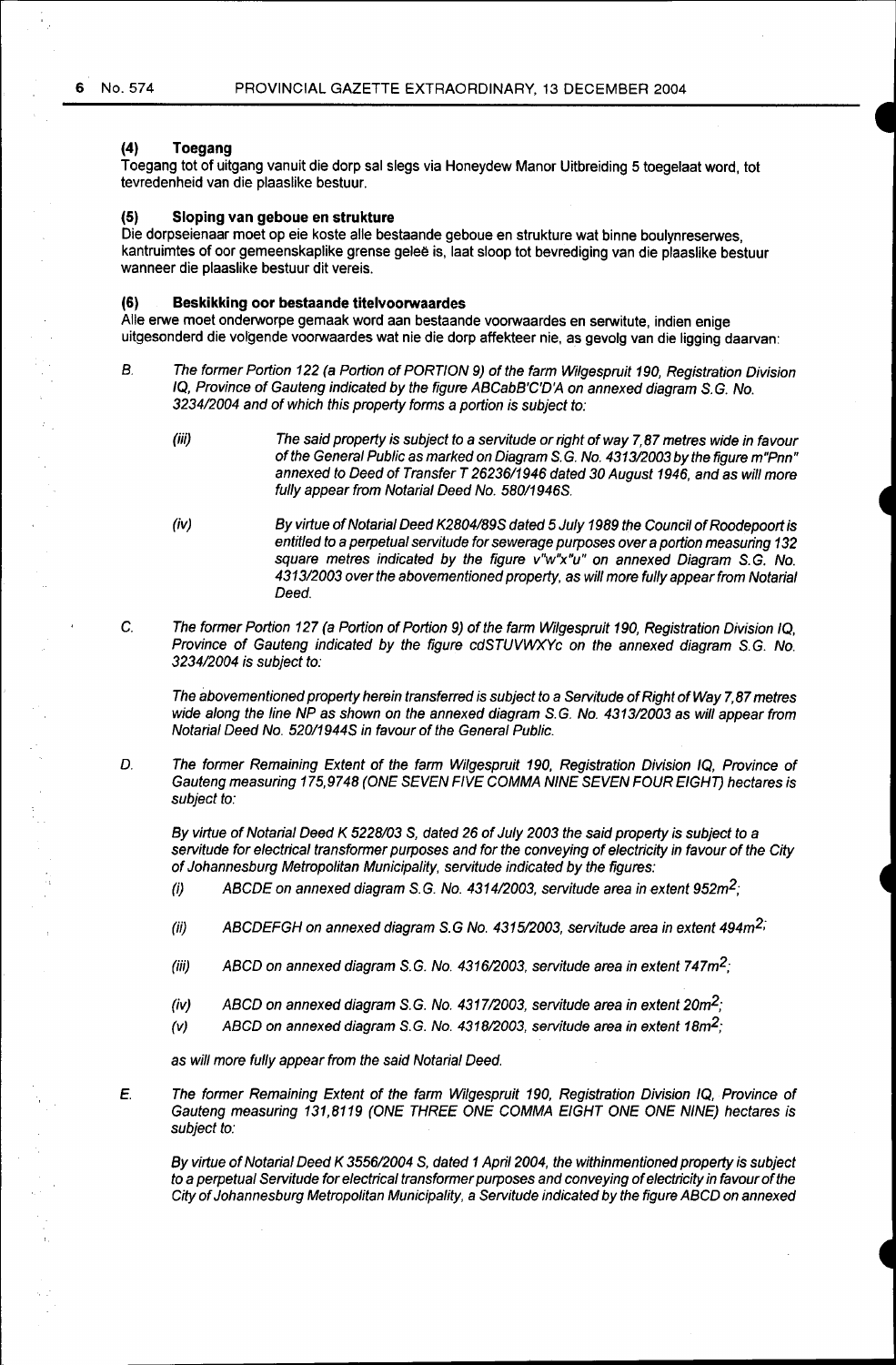diagram S.G. No. 10397/2003 as will more fully appear from the said Notarial Deed.

## (7) Beperking op die oordrag van erwe

Erwe 748 en 749 mag slegs aan Eagle Canyon Golf Estate Huiseienaarsvereniging oorgedra word, welke Vereniging volle verantwoordelikheid moet dra vir die funksionering en behoorlike instandhouding van die die erwe en die noodsaaklike dienste in of op die betrokke erwe, tot tevredenheid van die plaaslike bestuur.

## (8) Notariele verbinding van erwe

Erf 7 48 moet voor oordrag van enige erf in die dorp, notarieel verbind word met al die toegangsbeheererwe en toegangserwe in Honeydew Manor Uitbreidings 5, 7, 8, 9 en 10 tot tevredenheid van die plaaslike bestuur, na proklamasie van die gemelde dorpe.

## (9) Verpligtinge ten opsigte van dienste en beperking betreffende die vervreemding van erwe

Die dorpseienaar moet binne sodanige tydperk as wat die plaaslike bestuur mag bepaal, sy verpligtinge met betrekking tot die voorsiening van water, elektrisiteit en sanitare dienste asook die konstruksie van paaie en stormwaterdreinering en die installering van die stelsels daarvoor, soos vooraf ooreengekom tussen die dorpseienaar en die plaaslike bestuur, nakom. Erwe mag nie vervreem of oorgedra word in die naam van 'n koper alvorens die plaaslike bestuur bevestig het dat voldoende waarborge/kontantbydraes ten opsigte van die voorsiening van dienste deur die dorpseienaar aan die plaaslike bestuur gelewer of betaal is nie.

## 2. TITELVOORWAARDES

Die erwe hieronder genoem is onderworpe aan die voorwaardes soos aangedui deur die plaaslike bestuur ingevolge die bepalings van die Ordonnansie op Dorpsbeplanning en Dorpe, 1986.

## (1) Aile erwe (behalwe Erf748)

(a) Elke erf is onderworpe aan 'n serwituut 2m breed, ten gunste van die plaaslike bestuur, vir riolerings-en ander munisipale doeleindes, fangs enige twee grense, uitgesonderd 'n straatgrens en, in die geval van 'n pypsteelerf, 'n addisionele serwituut vir munisipale doeleindes 2 m breed oor die toegangsgedeelte van die erf, indien en wanneer verlang deur die plaaslike bestuur: Met dien verstande dat die plaaslike bestuur van enige sodanige serwituut mag afsien.

(b) Geen gebou of ander struktuur mag binne die voomoemde serwituutgebied opgerig word nie en geen grootwortelbome mag binne die gebied van sodanige serwituut of binne 2 m daarvan, geplant word nie.

(c) Die plaaslike bestuur is geregtig om enige materiaal wat deur hom uitgegrawe word tydens die aanleg, onderhoud of verwydering van sodanige rioolhoofpypleidings, en ander werke wat hy volgens goeddunke noodsaaklik ag, tydelik te plaas op die grand wat aan die voornoemde serwituut grens en voorts sal die plaaslike bestuur geregtig wees tot redelike toegang tot genoemde grand vir die voornoemde doel, onderworpe daaraan dat die plaaslike bestuur enige skade vergoed wat gedurende die aanleg, onderhoud of verwydering van sodanige rioolhoofpypleiding en ander werke veroorsaak word.

## (2) Erf 732

Die erf is onderworpe aan 'n 4m bree stormwaterserwituut ten gunste van die plaaslike bestuur, soos aangedui op die Algemene Plan.

## (3) Erwe 737 en 738

Die erwe is elk onderworpe aan 'n 3m X 3m elektriese mini-substasie serwituut ten gunste van die plaaslike bestuur, soos aangedui op die Algemene Plan.

## (4) Erf 748

(a) Die hele erf soos aangedui op die Algemene Plan, is onderworpe aan 'n serwituut vir munisipale doeleindes en reg-van-weg, ten gunste van die plaaslike bestuur.

Die erf mag nie vervreem of oorgedra word in naam van enige koper behalwe Eagle Canyon Golf Estate Huiseienaarsvereniging, sander dat die skriftelike toestemming van die plaaslike bestuur eers vooraf verkry is nie.

## (5) Erf 749

Die erf mag nie vervreem of oorgedra word in naam van enige koper behalwe Eagle Canyon Golf Estate Huiseienaarsvereniging, sander dat die skriftelike toestemming van die plaaslike bestuur eers vooraf verkry is nie.